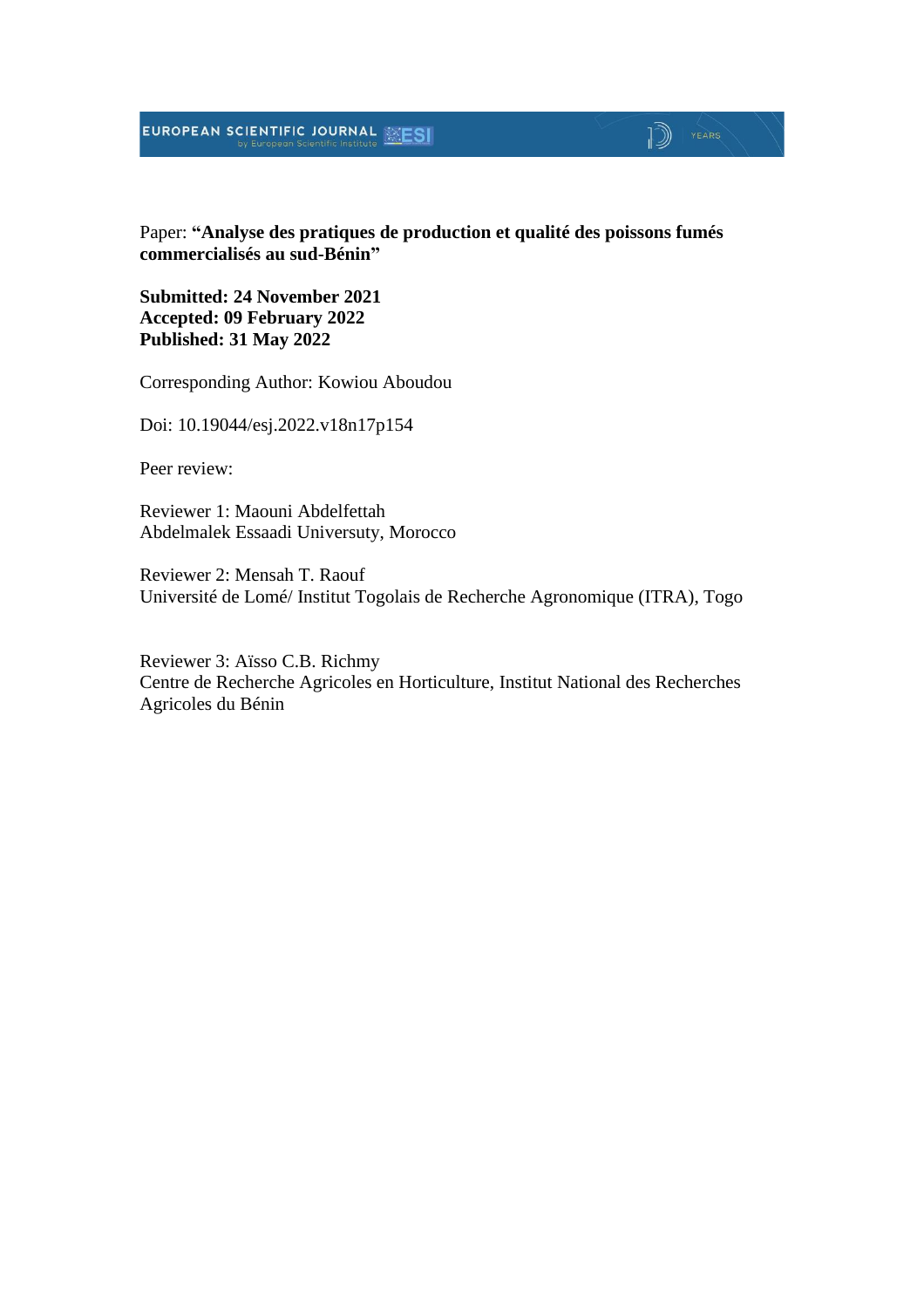# **ESJ** *Manuscript Evaluation Form 2021*

This form is designed to summarize the manuscript peer review that you have completed and to ensure that you have considered all appropriate criteria in your review. Your review should provide a clear statement, to the authors and editors, of the modifications necessary before the paper can be published or the specific reasons for rejection.

Please respond within the appointed time so that we can give the authors timely responses and feedback.

NOTE: ESJ promotes peer review procedure based on scientific validity and technical quality of the paper (not perceived the impact). You are also not required to do proofreading of the paper. It could be recommended as part of the revision.

*ESJ editorial office would like to express its special gratitude for your time and efforts. Our editorial team is a substantial reason that stands ESJ out from the crowd!*

| Reviewer Name: MAOUNI Abdelfettah                                                                                   |                                                   |  |
|---------------------------------------------------------------------------------------------------------------------|---------------------------------------------------|--|
| University/Country: Abdelmalek Essaadi Universuty/Morocco                                                           |                                                   |  |
| Date Manuscript Received:05/02/2022                                                                                 | Submitted:<br>Date Review<br>Report<br>08/02/2022 |  |
| Manuscript Title: Analyse des pratiques de production et qualité<br>des poissons fumés commercialisées au sud-Bénin |                                                   |  |
| ESJ Manuscript Number: 1227/21                                                                                      |                                                   |  |
| You agree your name is revealed to the author of the paper:<br>Yes                                                  |                                                   |  |
| You approve, your name as a reviewer of this paper, is available in the "review history" of the<br>paper: Yes       |                                                   |  |
| You approve, this review report is available in the "review history" of the paper: Yes                              |                                                   |  |

#### **Evaluation Criteria:**

**Please give each evaluation item a numeric rating on a 5-point scale, along with a thorough explanation for each point rating.**

| <i><b>Questions</b></i>                                                    | <b>Rating Result</b><br>[Poor] $1-5$<br>[Excellent] |
|----------------------------------------------------------------------------|-----------------------------------------------------|
| 1. The title is clear and it is adequate to the content of the<br>article. |                                                     |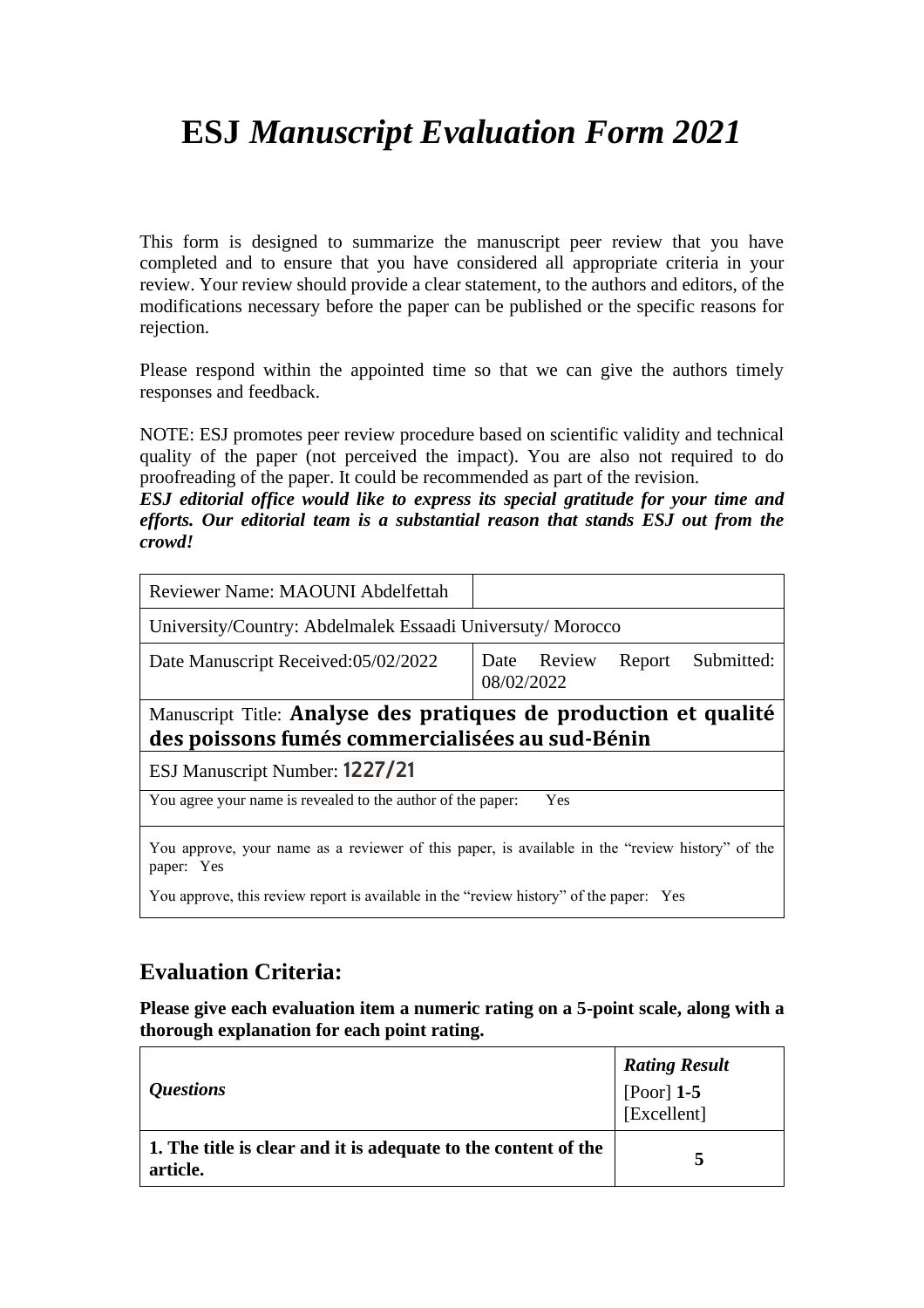| (Please insert your comments)                                                                                                                                                                                                                                                                                                                                                                                                                                                                        |   |
|------------------------------------------------------------------------------------------------------------------------------------------------------------------------------------------------------------------------------------------------------------------------------------------------------------------------------------------------------------------------------------------------------------------------------------------------------------------------------------------------------|---|
| 2. The abstract clearly presents objects, methods and<br>results.                                                                                                                                                                                                                                                                                                                                                                                                                                    | 5 |
| (Please insert your comments)                                                                                                                                                                                                                                                                                                                                                                                                                                                                        |   |
| 3. There are few grammatical errors and spelling<br>mistakes in this article.                                                                                                                                                                                                                                                                                                                                                                                                                        | 5 |
| (Please insert your comments)                                                                                                                                                                                                                                                                                                                                                                                                                                                                        |   |
| 4. The study methods are explained clearly.                                                                                                                                                                                                                                                                                                                                                                                                                                                          | 5 |
| (Please insert your comments)                                                                                                                                                                                                                                                                                                                                                                                                                                                                        |   |
| 5. The results are clear and do not contain errors.                                                                                                                                                                                                                                                                                                                                                                                                                                                  | 3 |
| A revoir les numéros des figures et des tableaux:<br>Le tableau 2 présente les espèces de poisons:<br>Figure 4 : Récapitulatif des procédés de fumage de poisons importés<br>(Chinchard, Maquereau)<br>Figure 2 : Récapitulatif des procédés de fumage du clarias<br>Figure 3 : Récapitulatif des procédés de fumage du Tilapia<br>Tableau 4 ? ou 4 a ???<br>A revoir l'analyse statistique ANNOVA, les différences significatives avec les<br>petites lettres sont contradictoire : Tableau 4a et 4 |   |
| 6. The conclusions or summary are accurate and<br>supported by the content.                                                                                                                                                                                                                                                                                                                                                                                                                          | 5 |
| (Please insert your comments)                                                                                                                                                                                                                                                                                                                                                                                                                                                                        |   |
| 7. The references are comprehensive and appropriate.                                                                                                                                                                                                                                                                                                                                                                                                                                                 | 4 |
| A revoir:<br>10. Šašinka, Č., Stachoň, Z., Čeněk, J., Šašinková, A., Popelka S. & Ugwitz,<br>P. (2021).<br>11. Huss, H.H., Reilly, A. & Embarek, B.P.K. (2000).<br>16. Hissein, O.A., Tapsoba, F., Guira, F., Zongo, C., Abakar, L.I & Tidjani,<br>A. (2018).<br>33. Lefèvre, F. & Bugeon. J. (2008).                                                                                                                                                                                                |   |

## **Overall Recommendation** (mark an X with your recommendation):

| Accepted, no revision needed               |  |
|--------------------------------------------|--|
| Accepted, minor revision needed            |  |
| Return for major revision and resubmission |  |
| Reject                                     |  |

## **Comments and Suggestions to the Author(s):**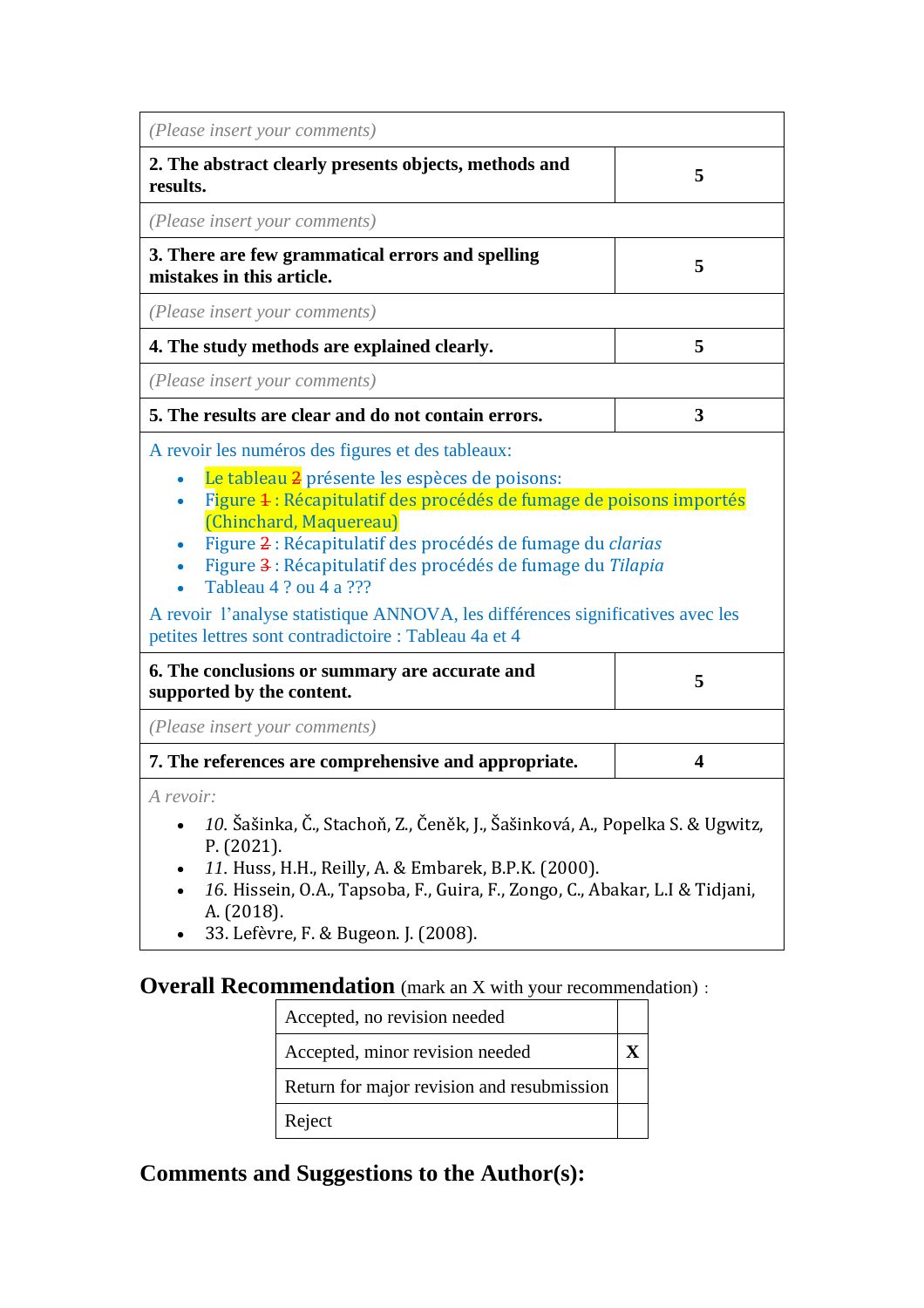## **ESJ** *Manuscript Evaluation Form 2021*

This form is designed to summarize the manuscript peer review that you have completed and to ensure that you have considered all appropriate criteria in your review. Your review should provide a clear statement, to the authors and editors, of the modifications necessary before the paper can be published or the specific reasons for rejection.

Please respond within the appointed time so that we can give the authors timely responses and feedback.

NOTE: ESJ promotes peer review procedure based on scientific validity and technical quality of the paper (not perceived the impact). You are also not required to do proofreading of the paper. It could be recommended as part of the revision.

*ESJ editorial office would like to express its special gratitude for your time and efforts. Our editorial team is a substantial reason that stands ESJ out from the crowd!*

| Reviewer Name: Dr MENSAH T.<br>Raouf                                                   |                                                                                                 |
|----------------------------------------------------------------------------------------|-------------------------------------------------------------------------------------------------|
| Agronomique (ITRA), Togo                                                               | University/Country: Université de Lomé/ Institut Togolais de Recherche                          |
| Date Manuscript Received: 29 mars<br>2022                                              | Date Review Report Submitted: 31 mars<br>2022                                                   |
| commercialisées au sud-Bénin                                                           | Manuscript Title: Analyse des pratiques de production et qualité des poissons fumés             |
| <b>ESJ Manuscript Number:</b>                                                          |                                                                                                 |
| You agree your name is revealed to the author of the paper:                            | Yes                                                                                             |
| paper: Yes                                                                             | You approve, your name as a reviewer of this paper, is available in the "review history" of the |
| You approve, this review report is available in the "review history" of the paper: Yes |                                                                                                 |

#### **Evaluation Criteria:**

**Please give each evaluation item a numeric rating on a 5-point scale, along with a thorough explanation for each point rating.**

|                  | <b>Rating Result</b>        |
|------------------|-----------------------------|
| <i>Questions</i> | [Poor] $1-5$<br>[Excellent] |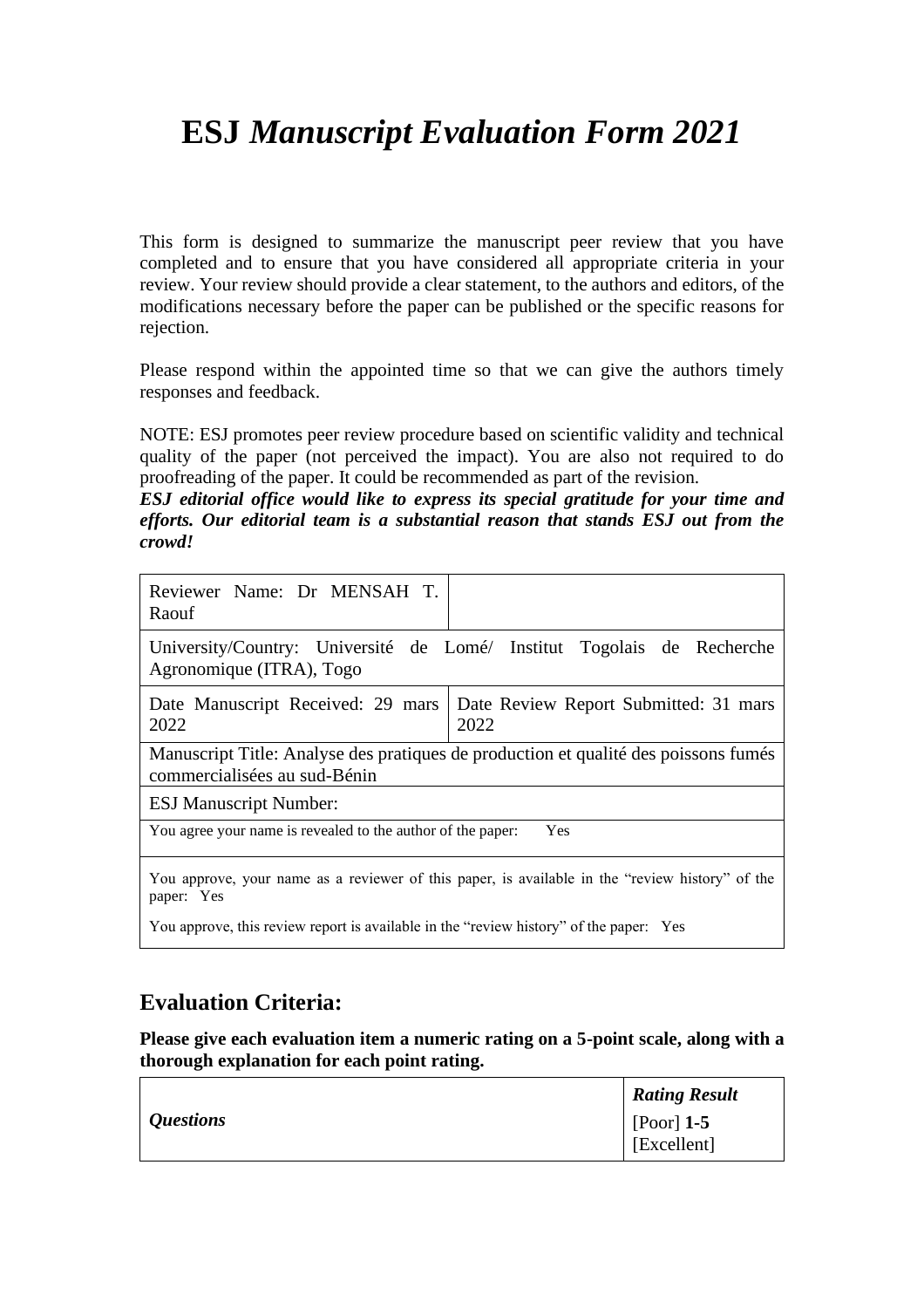| 1. The title is clear and it is adequate to the content of the<br>article.    | 5                |
|-------------------------------------------------------------------------------|------------------|
| (Please insert your comments)                                                 |                  |
| 2. The abstract clearly presents objects, methods and<br>results.             | 4                |
| (Please insert your comments)                                                 |                  |
| 3. There are few grammatical errors and spelling mistakes<br>in this article. | Δ                |
| (Please insert your comments)                                                 |                  |
| 4. The study methods are explained clearly.                                   | 3                |
| (Please insert your comments)                                                 |                  |
| 5. The results are clear and do not contain errors.                           | $\boldsymbol{4}$ |
| (Please insert your comments)                                                 |                  |
| 6. The conclusions or summary are accurate and<br>supported by the content.   | 4                |
| (Please insert your comments)                                                 |                  |
| 7. The references are comprehensive and appropriate.                          | $\mathbf{2}$     |
| (Please insert your comments)                                                 |                  |

### **Overall Recommendation** (mark an X with your recommendation):

| Accepted, no revision needed               |  |
|--------------------------------------------|--|
| Accepted, minor revision needed            |  |
| Return for major revision and resubmission |  |
| Reject                                     |  |

### **Comments and Suggestions to the Author(s):**

The few observations must be taken into account for the quality of the document, also review the references.

#### **Comments and Suggestions to the Editors Only:**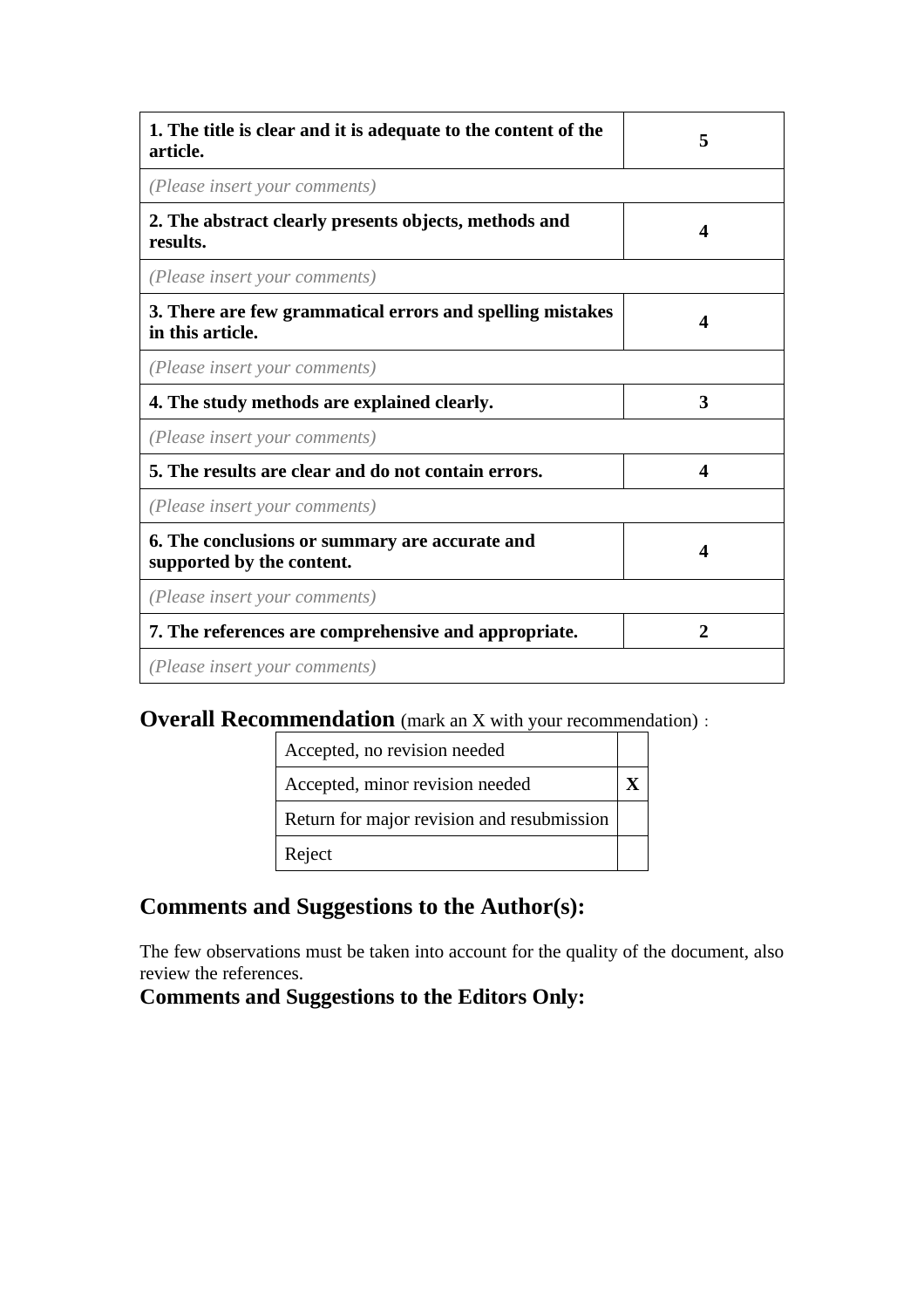# **ESJ** *Manuscript Evaluation Form 2021*

This form is designed to summarize the manuscript peer review that you have completed and to ensure that you have considered all appropriate criteria in your review. Your review should provide a clear statement, to the authors and editors, of the modifications necessary before the paper can be published or the specific reasons for rejection.

Please respond within the appointed time so that we can give the authors timely responses and feedback.

NOTE: ESJ promotes peer review procedure based on scientific validity and technical quality of the paper (not perceived the impact). You are also not required to do proofreading of the paper. It could be recommended as part of the revision.

*ESJ editorial office would like to express its special gratitude for your time and efforts. Our editorial team is a substantial reason that stands ESJ out from the crowd!*

| Date Manuscript Received: 29/03/22   Date Review Report Submitted: 13/04/ |
|---------------------------------------------------------------------------|
|                                                                           |

Manuscript Title: **Analysis of production practices and quality of smoked fish marketed in southern Benin**

ESJ Manuscript Number:

You agree your name is revealed to the author of the paper: No

You approve, your name as a reviewer of this paper, is available in the "review history" of the paper: Yes

You approve, this review report is available in the "review history" of the paper: Yes

#### **Evaluation Criteria:**

**Please give each evaluation item a numeric rating on a 5-point scale, along with a thorough explanation for each point rating.**

| <i><b>Questions</b></i>                                                                                                                                                                | <b>Rating Result</b><br>[Poor] $1-5$ [Excellent] |
|----------------------------------------------------------------------------------------------------------------------------------------------------------------------------------------|--------------------------------------------------|
| 1. The title is clear and it is adequate to the content of<br>the article.                                                                                                             |                                                  |
| The title does indeed relate the content of the manuscript. Nevertheless, it<br>can be improved by this: Production practices and quality of<br>smoked fish marketed in southern Benin |                                                  |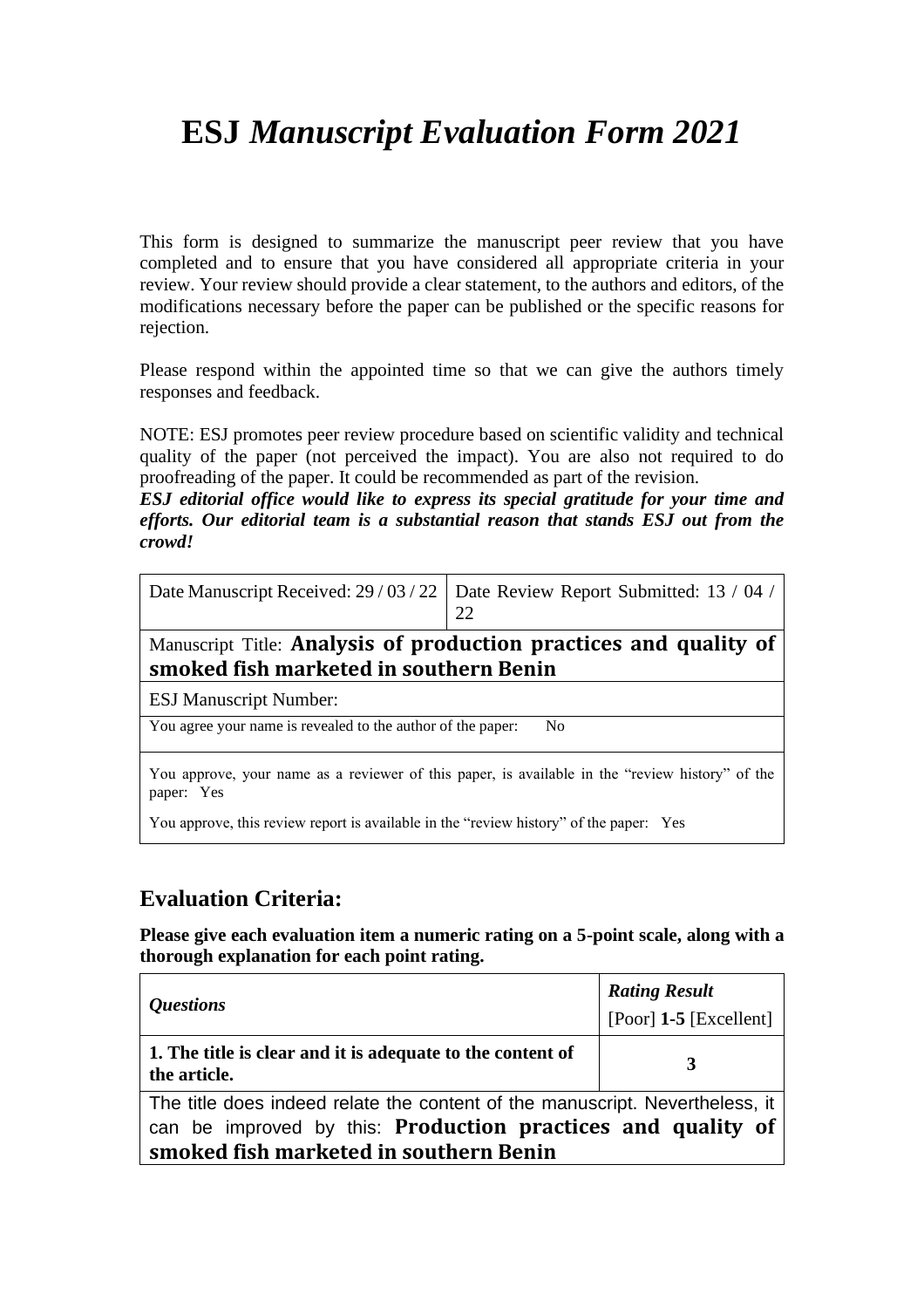| 2. The abstract clearly presents objects, methods and<br>results.                                                                                                                                                                                                                        | 4 |
|------------------------------------------------------------------------------------------------------------------------------------------------------------------------------------------------------------------------------------------------------------------------------------------|---|
| The salient results of the study were well presented in this section according<br>to the objective. The description of the methodology adopted facilitated the<br>understanding of the study. However, some minor corrections should be<br>integrated. (See manuscript in revision mode) |   |
| 3. There are few grammatical errors and spelling<br>mistakes in this article.                                                                                                                                                                                                            | 3 |
| The writing style used makes the document easy to read and digest.<br>However, some mistakes have been found in the revised file which the author<br>should take into account for the scientific improvement of the manuscript.                                                          |   |
| 4. The study methods are explained clearly.                                                                                                                                                                                                                                              | 4 |
| The methodology used is well developed and the analytical methods used<br>are well referenced. Also, the standards used to compare the results of this<br>study are up-to-date.                                                                                                          |   |
| 5. The results are clear and do not contain errors.                                                                                                                                                                                                                                      | 4 |
| The values obtained have been well presented so that the understanding of<br>the results obtained is easy. The figures and tables presented are well<br>illustrative. Nevertheless some mistakes were found and deserve to be<br>corrected.                                              |   |
| 6. The conclusions or summary are accurate and<br>supported by the content.                                                                                                                                                                                                              | 3 |
| The conclusion effectively relates the synthesis of the results obtained during<br>this study.                                                                                                                                                                                           |   |
| 7. The references are comprehensive and appropriate.                                                                                                                                                                                                                                     | 4 |
| The majority of the works cited in this manuscript are recent, which allowed<br>for a good contextualization of this study. Also the references of these works<br>were well presented according to the standards of reference presentation.                                              |   |

**Overall Recommendation** (mark an X with your recommendation) :

| Accepted, no revision needed               |  |
|--------------------------------------------|--|
| Accepted, minor revision needed            |  |
| Return for major revision and resubmission |  |
| Reject                                     |  |

#### **Comments and Suggestions to the Author(s):**

The theme addressed in this study is topical in a developing country such as Benin, where food insecurity reigns. Thus, this study is welcome to allow actors to improve their fish smoking practices in order to guarantee a good quality finished product for the benefit of consumers. The results obtained allowed the achievement of the objectives set as described in the manuscript. The latter contains some minor mistakes that deserve to be corrected for the improvement of the document. However, the perspectives announced at the